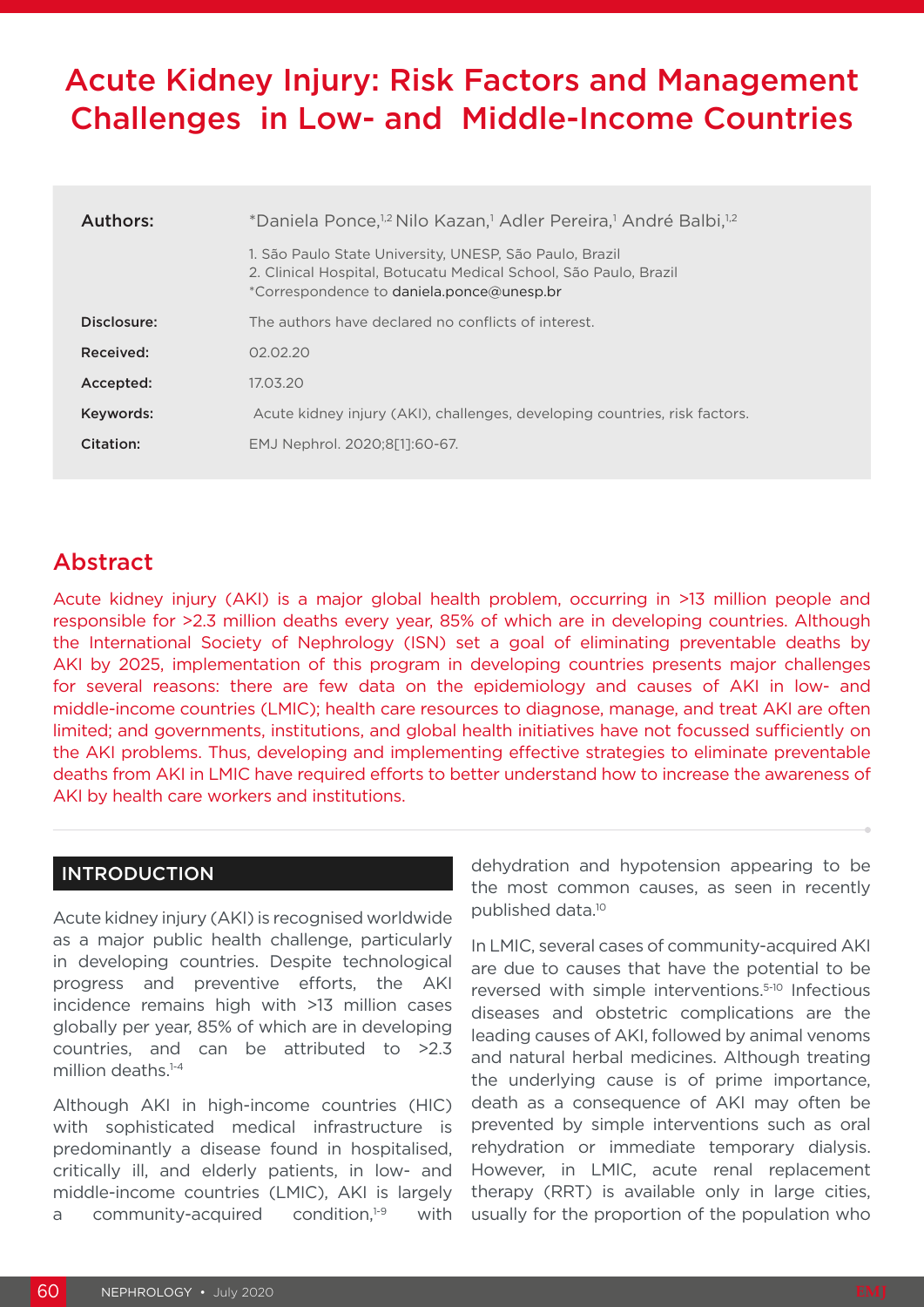can pay for treatment. Thus, patients who develop AKI and are in need of dialysis often die.<sup>3,9-13</sup>

Given the potential reversibility of AKI with early intervention, early diagnosis is of particular importance. Acute Dialysis Quality Initiative recommendations for diagnosis of AKI in  $LMIC<sup>11</sup>$  include the estimation of urine output, measurement of serum creatinine levels by pointof-care tests (POCT), and thorough urinalysis. Dialysis might reduce mortality related to AKI in resource-limited settings. When RRT is available, peritoneal dialysis (PD) is used more commonly than intermittent haemodialysis, and these two techniques demonstrate equivalent outcomes.14

The International Society of Nephrology (ISN) AKI initiative aims to prevent all avoidable deaths by AKI by 2025 (0by25). In the context of the ISN 0by25 initiative, this report aims to revise the risk factors for AKI and its management challenges in low- and middle-income countries, focussing on barriers to early diagnosis and adequate treatment.

### EPIDEMIOLOGY, AETIOLOGY AND RISK FACTORS

Despite the high burden of AKI,<sup>1,4,6-10</sup> reliable information on AKI incidence in LMIC has been slow to be produced due to limitations in the quantity, quality, and availability of data. In the 2013 meta-analysis,<sup>2</sup> nearly 84% of the included studies were from HIC, two studies were from Africa, and none were from Asia. In the 2015 meta-analysis,<sup>4</sup> which included >77 million AKI patients and multiple reports from Africa and Asia, the AKI incidence in LMIC had increased and approached that seen in HIC: it ocurred in 21% of hospitalised patients, which is very similar to worldwide AKI incidence.<sup>2,4,7</sup> However, the proportion of AKI patients requiring RRT in LMIC was lower than in HIC: 2% versus 11% of all AKI patients.

The aetiology of AKI in LMIC is often different from that seen in HIC and also differs between urban and rural areas. Rural, community-acquired AKI is associated with severe gastroenteritis; acute glomerulonephritis; envenomation; intoxication from traditional remedies; complications of endemic infections such as malaria, AIDS, leptospirosis, and dengue; obstetric complications including septic abortion;

and use of nephrotoxic drugs and agentes. Conversely, aetiologies of AKI in large urban centres is similar to those in HIC2-4,10-11 (Table 1).

The two most common causes of AKI in the Oby25 Global Snapshot<sup>10</sup> were hypotension and dehydration occurring in 40% and 38% of patients, respectively. In this study, risk factors such as infection, sepsis, and use of nephrotoxic drugs were common to all countries. Several risk factors for AKI present in LMIC are modifiable, such as nephrotoxin exposure, dehydration, hypotension, anaemia. Other risk factors are non-modifiable, such as comorbidities (chronic kidney disease, diabetes, cancer and/or heart disease) and demographic factors (age, sex), and other factors are related to environmental and infrastructure risks such as inadequate sanitation, insufficient clean water, and inadequate control of parasites or infection carrying vectors. Nevertheless, the high incidence of communityacquired AKI caused by modifiable factors provides an opportunity to combat the problem at an early stage and consequently avoid disease progression.<sup>12,13</sup>

Given the limited health care investment in LMIC, which severely hinders the availability of RRT and intensive care, the focus in LMIC is to decrease AKI incidence by targeting modifiable risk factors, which are of importance in decreasing incidence, severity, and costs.

#### BARRIERS TO CARE: DIAGNOSIS AND TREATMENT

AKI has the potential to be treatable and reversible. However, early recognition failure is associated with its progression, which requires complex therapies, and leads to delayed or impaired recovery and high mortality.<sup>11,14</sup> There are major challenges involved in developing strategies to establish an early AKI diagnosis and provide appropriate treatment in LMIC, such as the lack of laboratory supplies, necessary therapeutics, adequate medical infrastructure, and personnel.<sup>14,15</sup> Additionally, limited education about kidney disease and inadequate access to basic health care in LMIC hinder the early recognition of AKI and delay intervention.2,14

Another barrier to AKI care regards the shortage of healthcare workers in areas such as Africa because of the brain drain to western countries.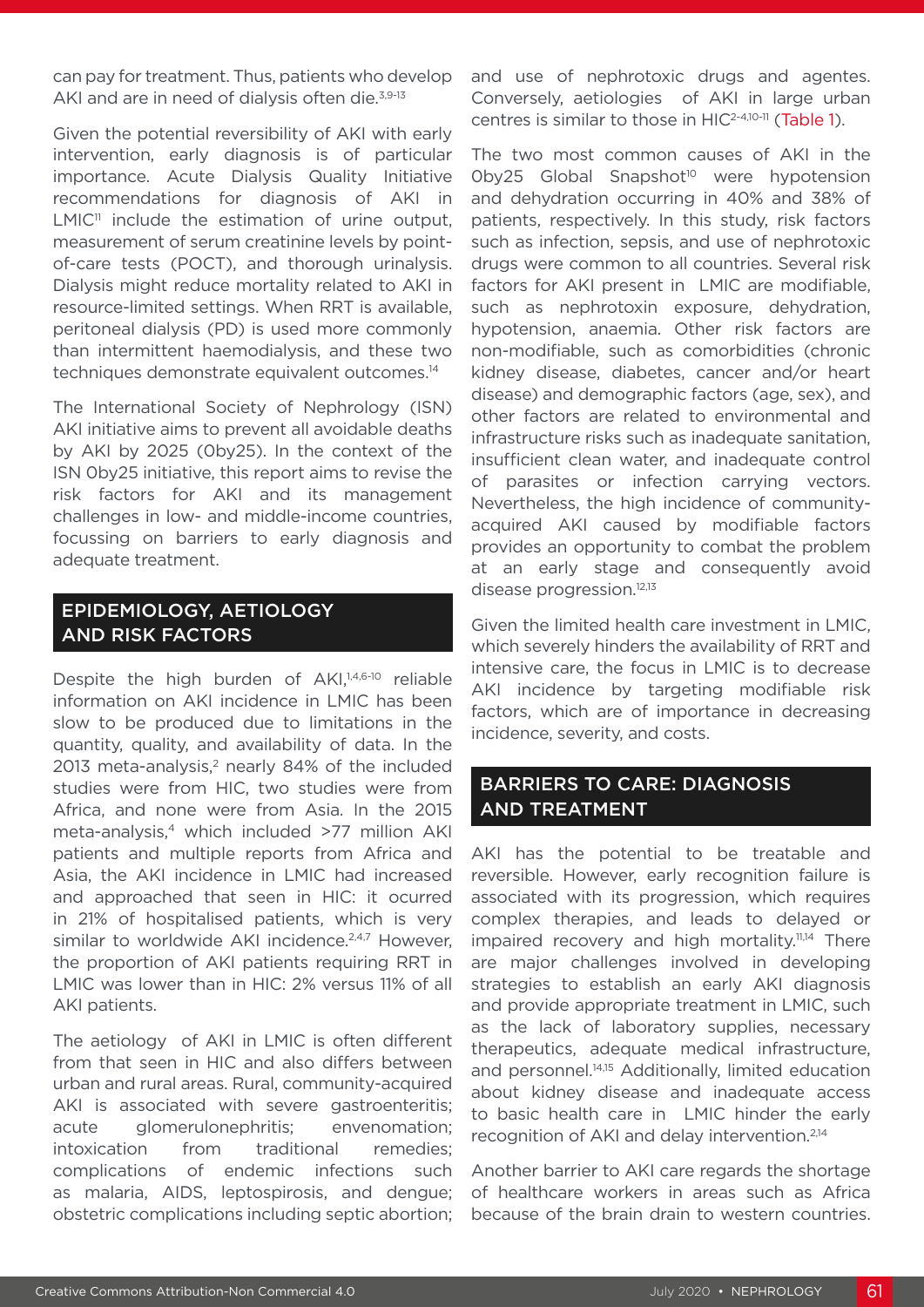| <b>Characteristic</b> | High-income countries <sup>A</sup>     | Low- to middle-income countries <sup>B</sup><br>In rural health centres and hospitals, as well as<br>in large urban hospitals |  |  |  |
|-----------------------|----------------------------------------|-------------------------------------------------------------------------------------------------------------------------------|--|--|--|
| Occurrence            | Predominantly in ICU                   |                                                                                                                               |  |  |  |
| <b>Disease</b>        | Associated with multiple organ failure | Often caused by a single disease; multiple<br>organ failure is uncommon                                                       |  |  |  |
| Demographics          | A disease of elderly populations       | A disease of otherwise healthy children and<br>young persons                                                                  |  |  |  |
| Incidence             | Increasing                             | Increasingly recognised as high                                                                                               |  |  |  |
| Reporting             | Adequately reported                    | Severely under-reported                                                                                                       |  |  |  |
| Prevention            | Difficult to prevent                   | Preventable, generally with public health<br>initiatives                                                                      |  |  |  |
| Cost                  | Very expensive to treat                | Inexpensive to treat at early stages;<br>unaffordable at severe stages                                                        |  |  |  |
| Main exposures        | Sepsis and septic shock                | Diarrhoea and endemic infections                                                                                              |  |  |  |
|                       | Trauma                                 | Obstetric complications                                                                                                       |  |  |  |
|                       | Marjor surgery                         | Animal venoms                                                                                                                 |  |  |  |
|                       | Nephrotoxic drugs<br><b>Burns</b>      | Prolonged physically demanding work in an<br>unhealthy environment                                                            |  |  |  |
| Mortality             | High                                   | Similar to, or even higher than, high-income<br>countries                                                                     |  |  |  |

ICU: intensive care unit.

A Includes World Bank upper-middle-income (\$3,956–12,235 USD) and high-income (>\$12,236 USD) categories.7

B Includes World Bank low-income (<\$1,005 USD) and lower-middle-income (\$1,006-3,955 USD) categories.<sup>7</sup>

As a result, patients often spend days with worsening and untreated AKI.<sup>13</sup> In sub-Saharan Africa, delays of up to 3 weeks between onset of symptoms and presentation to hospital were described in adults with AKI,<sup>13</sup> whereas delays in presentation to hospital (mean 6 days) and treatment initiation were present in 50–80% of children with AKI.13

The problem of late AKI recognition has also been investigated by the Oby25 Global Snapshot.<sup>10</sup> In LMIC, patients are rarely or never seen by a nephrologist and are rarely seen by a physician; rather, their first contact with the health care system occurs in the community dispensary, where unspecialist health care providers are the

only available resource. Given the constraints, efforts to educate individuals about AKI in LMIC must focus on the most basic levels of the health care system.

Acute Dialysis Quality Initiative recommendations for diagnosis of AKI in LMIC<sup>11</sup> include the estimation of urine output, measurement of serum creatinine levels by point-of-care tests (POCT), and thorough urinalysis. Recently, serum urea nitrogen levels, measured using a dipstick, has been studied in AKI; it is very cheap (<\$1 USD) and the AUC was >0.75.16-18

To better understand the barriers to improving awareness of AKI in LMIC, a questionnaire was developed by a group of 20 nephrologists during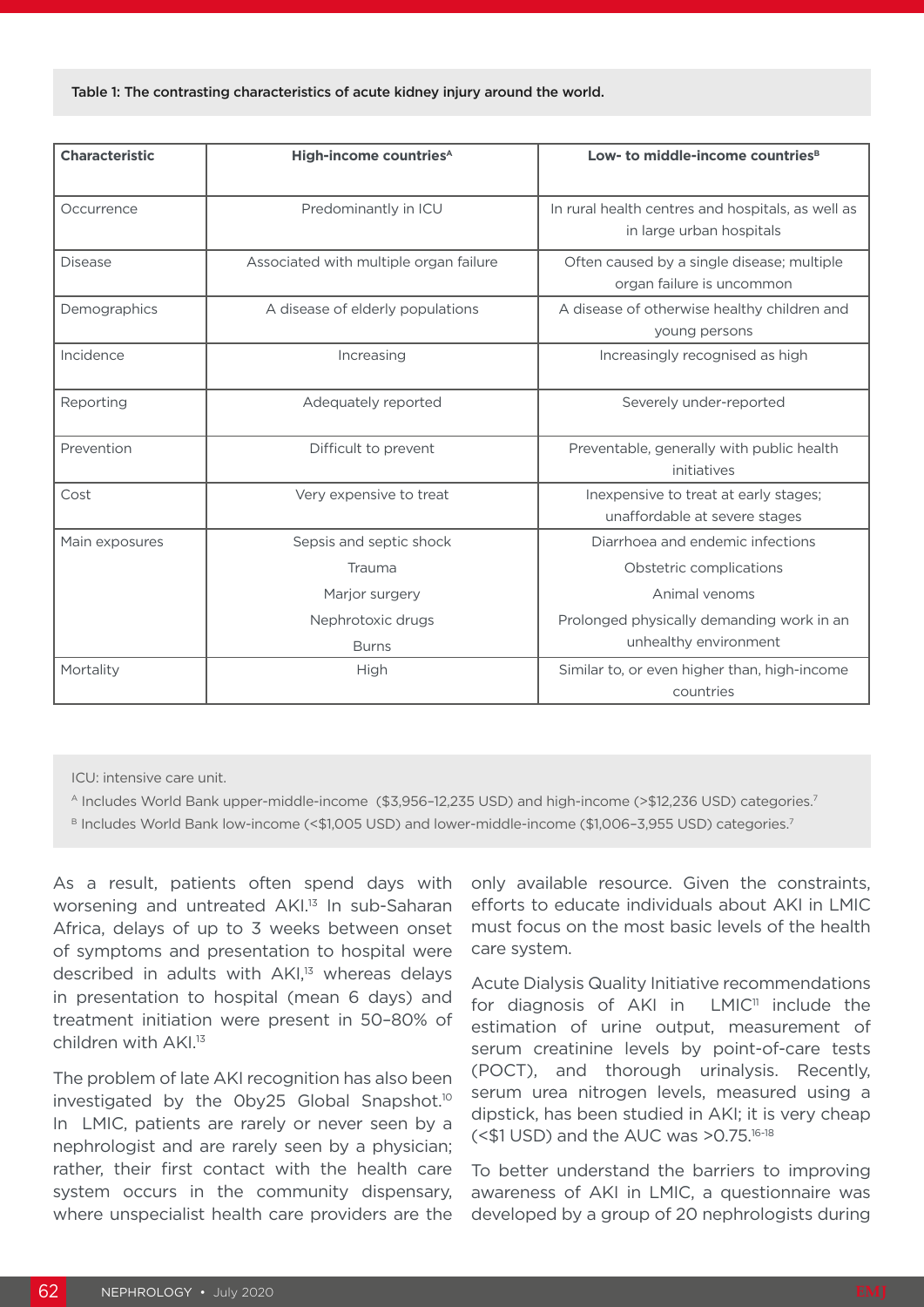the 2014 International Society of Peritoneal Dialysis Meeting in Madrid.14 These nephrologists included physicians from Africa, Asia, and North and South America. More than 80% of respondents indicated that the diagnosis of AKI in this setting is mostly based on clinical judgment, reflecting the limited availability of laboratory services. Only 60% of respondents indicated that these rural health centres have intravenous fluids and only 52% stated that they have appropriate antibiotic therapy to treat infectionrelated AKI. Antivenom therapy is generally not available in rural communities.18 All district health centres had oral rehydration solutions and 96% indicated that intravenous fluids and antimalarial drugs are readily available, 72% indicated that antibiotics are available, and 63% indicated that laboratory support is available to diagnose AKI. No respondents indicated that dialysis therapies were available.<sup>14</sup>

This shortcoming is highlighted in the study by Olowu et al.,<sup>13</sup> which was performed in 13 countries in sub-Saharan Africa. In 3,340 patients admitted to hospital with AKI, the indications for dialysis was 66% in children and 70% in adults. However, only half of the children and one-third of adults received dialysis when required.

In LMIC, RRT are available only in large cities, usually for the proportion of the population who can pay for treatment. Thus, patients who develop AKI and are in need of dialysis often die. Dialysis might reduce mortality related to AKI in resource-limited settings. When RRT is available, PD is used more commonly than intermittent haemodialysis, and these two techniques demonstrate equivalent outcomes.19-24 By contrast, gravity-driven PD is a more realistic option because RRT can be delivered without machines and electricity, relying only on consumable supplies, reducing costs and complexity in low resources settings.<sup>9,20</sup> Although particularly useful in areas with fragile health infrastructure, PD is underused in most parts of the world, despite advantages such as reasonable costs (as little as \$150 USD to save one life).24 This approach appears feasible, as documented by the encouraging results from PD programs for AKI in centres in Africa, Brazil, and Asia.5,19-27

#### THE SAVING YOUNG LIVES PROGRAM

The ISN 0by25 initiative, led by Ravindra Mehta and started in 2012,<sup>2</sup> aims to eliminate or at least decrease preventable AKI-related deaths around the world by 2025, with a focus on low- and middle-income countries in Africa, Asia, and Latin America. Based on previous studies, avoidable deaths from AKI are known to happen as a result of three different situations: secondary public health problems such as diarrhea, endemic infections, and unclean water; late or no recognition; lack of access to laboratory studies or inadequate response to clinical treatment; and lack of acute RRT to treat life threatening fluid overload, acidosis, and hyperkalemia.<sup>2</sup>

Although knowledge of AKI epidemiology has greatly improved since the use of a standardised AKI classification system, few studies have focussed on community-acquired AKI in LMIC. In the meta-analysis by the 0by25 initiative, the main issues regarding AKI epidemiology were raised.2 Information was presented regarding the increasing associated mortality of even mild AKI, the effects of an AKI episode on long-term outcomes, and early detection and treatment of AKI in outpatient and low-resource settings. However, to reduce AKI related mortality and morbidity, knowledge of the factors that affect AKI outcomes is key to implementing initiatives.

The AKI meta-analysis published in 2015 by Mehta et al.<sup>2</sup> included 499 papers, 266 of which were based on Kidney Disease: Improving Global Outcomes (KDIGO) or equivalent AKI definitions.2 The AKI incidence, according to KDIGO stages, in >4.5 million patients was 20.9%, and AKI affected 3,000–5,000 patients per 1 million of the population per year. Recent studies have described an incidence as high as 15,000 per 1 million of the population per year. Even so, AKI incidence in LMIC is still unkown and some studies have showed lower levels than in HIC. Additionally, epidemiological data from LMIC are difficult to interpret as there are heterogeneous cohorts and different methods of reporting involved, as well as huge variations in ability to diagnose and treat AKI.2

Another factor to consider is the high incidence of AKI in hospitalised patients in areas with more resources, in contrast to community-acquired AKI and patients in rural areas, where AKI is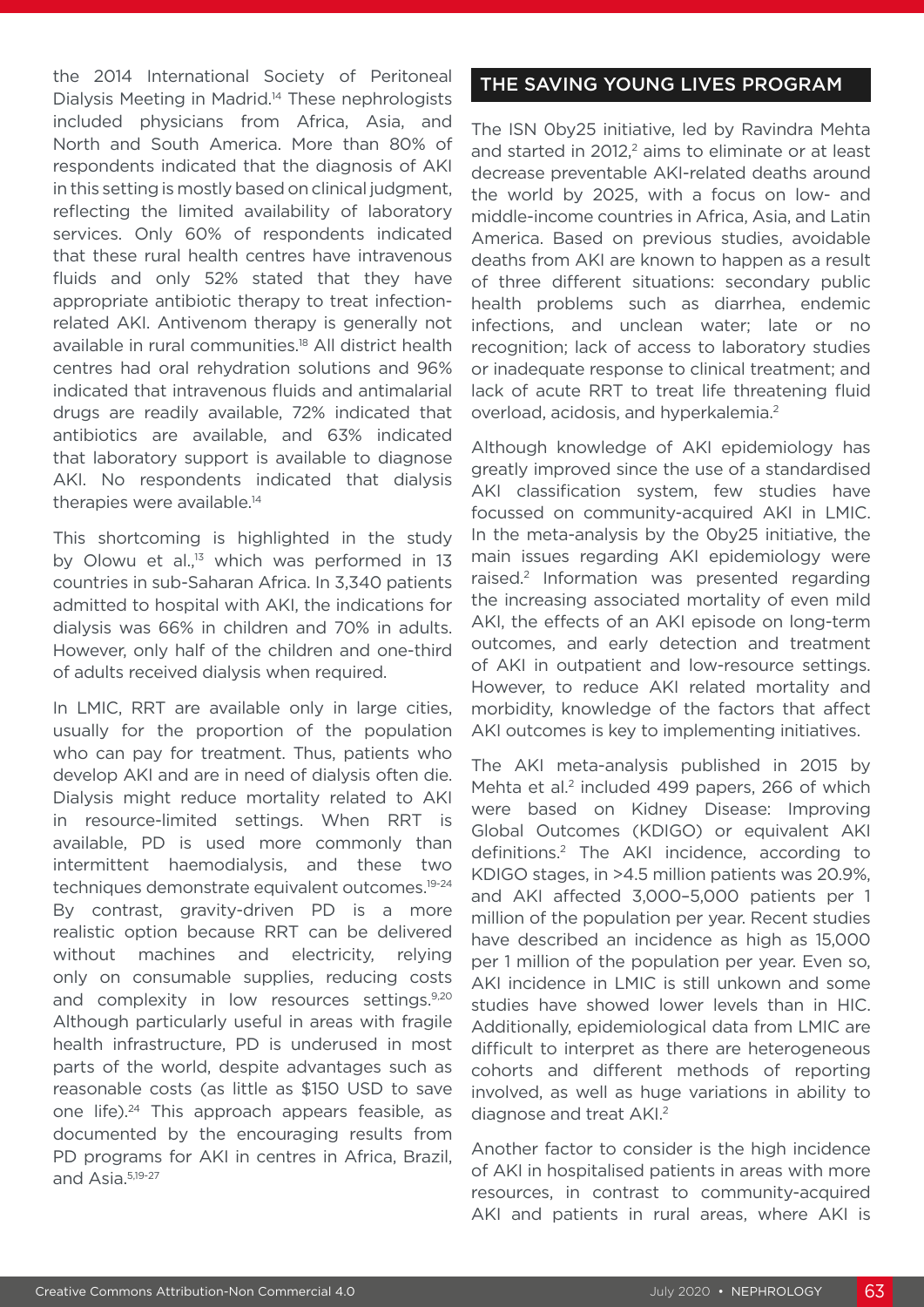often not detected.<sup>28-31</sup> Nonetheless, AKI in this population is often avoidable and reversible, affecting healthy and young individuals, and might be secondary to animal venoms, complications during pregnancy including septic abortion, use of herbal medicine, infectious diarrhoea, and other infectious diseases (Table 1).

ISN has collaborated with the Institute of Health Metrics and Evaluation (IHME), who have coordinated with the Global Burden of Disease Study (GBD) to include AKI in future GBD reports, which will envolve determining the relationship between AKI and disability or death. The main goal is to add strength to the concept that a high proportion of cases of AKI in LMIC are avoidable, demonstrating that investment in early recognition can reduce mortality and improve outcomes. As most studies on AKI are from developed countries and mainly focus on intensive care unit (ICU) populations, the 0by25 initiative developed two projects to assess how AKI contributes to the global burden of health loss: the AKI Global Snapshot (GSN) study, and the Pilot Study.

The GSN is a prospective observational cohort study, comparing aetiologies, risk factors, diagnoses, treatment, and AKI outcomes. The GSN was performed in 2014 and included >600 participating centres in 93 countries.10,32 Patients were classified as having communityacquired or hospital-acquired AKI and countries were classified into HIC, upper-middle-income countries (UMIC), and LMIC according to their 2014 GNI per capita, using thresholds defined by the World Bank Atlas method.<sup>33</sup> In LMIC, 79% of AKI cases occurred in the community. Almost 50% of patients were hospitalised when AKI diagnosis occurred, with similar rates across all country categories. Hypotension and shock were the most prevalent causes in HIC and UMIC, while dehydration was the most frequent risk factor for AKI in LMIC. Most dehydration episodes were majoritively associated with inadequate oral intake (60%), followed by vomiting (44%). There was a higher number of patients with Stage 3 AKI in LMIC than in HIC and UMIC (58%, versus 47% and 41%, respectively). However, more patients in LMIC experienced recovery from AKI than patients from HIC and UMIC. The large proportion of patients presenting with Stage 3 AKI has important implications on higher mortality rate, longer hospital stay, and no recovery of kidney function 10.

In a separate analysis of children, the main risk factors for AKI in HIC were hypotension (30%), postsurgical complications (27%), and dehydration (26%). In contrast, dehydration was the most common risk factor in LMIC (43.5%) and UMIC (30.6%).34 Mortality in community-acquired AKI was higher in LMIC (11% versus 9% in HIC). In the paediatric population, this difference was higher: 3% in HIC and 20% in LMIC. In LMIC, mortality was higher among ICU patients (21%), in comparison to HIC (13%). AKI recovery was more often complete in LMIC (39%) than in HIC (33%) or UMIC (28%). Recovery rates from community- versus hospital-acquired AKI were very similar in HIC and UMIC. In LMIC, recovery occurred in 79% of patients with communityacquired AKI and in only 20% of patients with hospital-acquired AKI.

The results of the GSN underline the need to raise awareness of AKI, in order to increase the detection of patients who present with earlier stages of AKI. The study also indicates that the main causes of AKI in LMIC are dehydration, infection, and sepsis. The strategies to reduce the burden of AKI need to be based on the identification of patients at risk, implementation of preventative actions, application of diagnostic methods, and timely referral for specialist care.<sup>34,35</sup> Development of educational and training tools for raising awareness and standardising the care of AKI cases is also essential.

The Pilot Study, not yet published, involves a prospective cohort of patients at high risk of community-acquired AKI in three different countries: Malawi, Nepal, and Bolivia.36,37 The primary aim was to evaluate the feasibility of implementing an education and training program to optimise care of AKI, based on a protocoldriven approach in rural areas. Patients were selected for signs or symptoms associated with a high risk of developing AKI. AKI was confirmed within 7 days by a serum creatinine concentration test, according to KDIGO criteria.

The results of the pilot study will provide an assessment of the diagnosis and management of AKI in community health centres and will identify barriers to optimal care of patients. It is expected to show the effect of simple interventions, such as education and provision of POCT, on the outcomes of patients with a high risk of developing AKI. The 0by25 initiative developed partnerships with the governments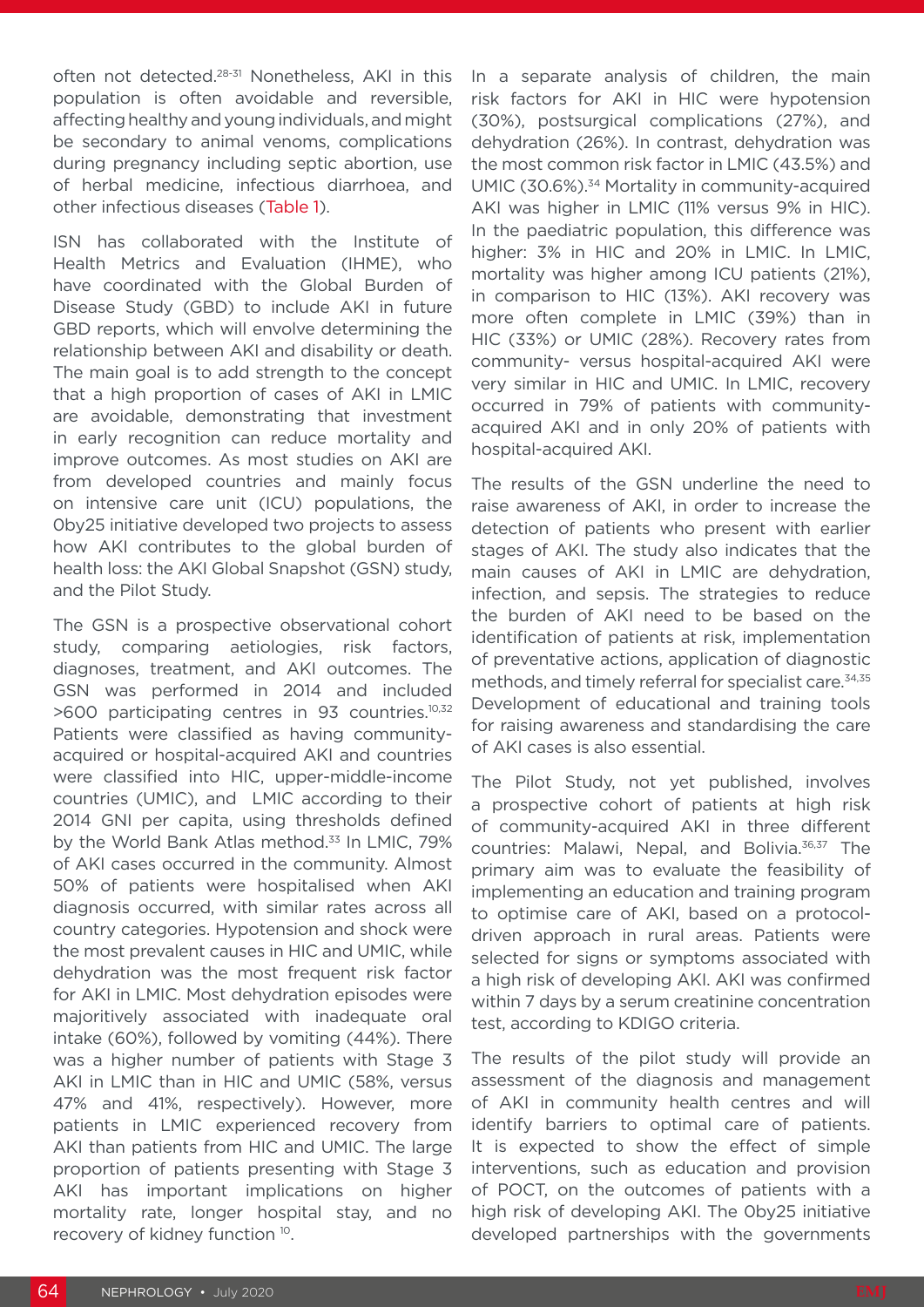of participating countries to establish the best approaches to decrease avoidable deaths from AKI.

#### NEXT STEPS AND CONCLUSION

AKI has been associated with high mortality rates; however, it is likely that a significant number of deaths associated with AKI could be avoided. In the 0by25 initiative, the ISN has challenged both the nephrology community and the broader health care community to work collaboratively to develop effective programs to treat AKI in developing countries. Additionally, the governments of low- and middle-income countries need to be aware of the importance of sanitation, pure water supply, and basic health education, to have a chance of eradicating AKI in the foreseeable future.

The ISN 0by25 initiative has offered an opportunity to help improve education, training, care delivery, and the implementation of diagnostic and intervention studies in AKI. Additional key elements include improvement in health care and diagnostic tool availability and provision of acute RRT for those in need. The

worldwide heterogeneity in the cause, setting, and progressional course of AKI demands an integrative approach.

The Saving Young Lives initiative<sup>5,24</sup> has shown that providing assistance with and promoting the development of local resources can help to generate local RRT programmes in LMIC. However, given the lack of investment and resources in LMIC, the delivery of affordable RRT to all patients with AKI in LMIC remains limited.5,22 The 0by25 initiative would like to develop a sustainable infrastructure to enable 'need-driven' approaches for education and training, care delivery, and measurable outcomes. This approach will be tested in future studies in selected centres in developing countries with the aim of rapidly scaling up the lessons learned for broader adoption at national and regional levels. The program was implemented according to five strategic components representing the 5R framework: Risk assessment, Recognition, Response, Renal support, and Rehabilitation approach, as detailed in Figure 1.



#### Figure 1: The 5R approach for a sustainable AKI programme by the ISN 0by25 initiative.<sup>10</sup>

AKI: acute kidney injury; ISN: International Society of Nephrology; PD: peritoneal dialysis.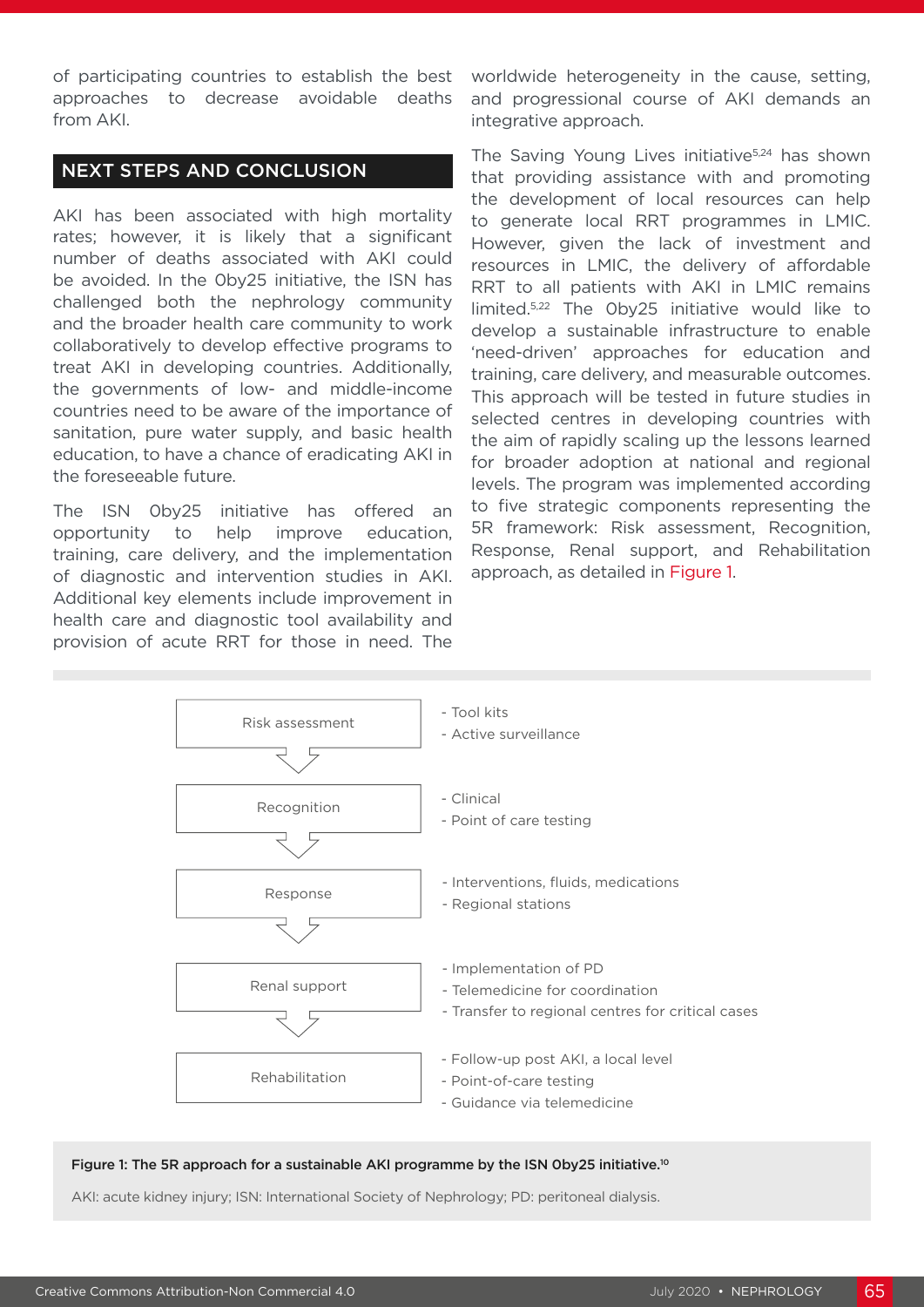Table 2: Commercially available intravenous fluids.

| <b>Type of fluid</b> | $Na+$ | $K^+$          | $Ca2+$ | Mg  | CI <sub>1</sub> | HCO <sup>3-</sup> | Lactate | pH  | <b>Osmoles</b> |
|----------------------|-------|----------------|--------|-----|-----------------|-------------------|---------|-----|----------------|
|                      |       |                |        |     |                 |                   |         |     |                |
| Ringer's lactate     | 131   | 5              | 1.8    |     | 112             |                   | 28      | 6.5 | 279            |
| PlasmaLyte           | 130   | $\overline{4}$ | O.O    | 1.5 | 110             | 27                |         | 7.4 | 273            |
| 1/2 Normal Saline    | 77    |                |        |     | 77              |                   |         | 5.0 | 154            |

Ca<sup>2+</sup>: calcium ion; Cl<sup>-</sup>: chloride ion; HCO<sup>3-</sup>: bicarbonate; K<sup>+</sup>: potassium ion; Mg: magnesium; Na<sup>+</sup>: sodium ion.

The Saving Young Lives program was started in 2012 and has been providing financial and educational support to develop PD therapy for patients with AKI in developing countries.<sup>5,20-28</sup> In these settings, the advantages of PD over HD include medical and technical simplicity and the lack of need for electricity, machinery, and pure water, among other factors.

Fluids can be a barrier to PD use for AKI treatment in LMIC. Commercially produced solutions are produced to high standards with strict aseptic technique and careful monitoring of bacterial and endotoxin contamination. Locally prepared solutions carry the potential risks of contamination and mixing errors which may be life-threatening. Commercial solutions often have closed drainage systems to prevent accidental contamination. However, the disadvantage of commercial solutions is the financial cost, which may limit utilisation in low resource settings, particularly if patients are paying for their own care. This includes both the cost of purchasing the solutions and the cost of transportation to sites providing the treatment, as well as costs such as taxes and bureaucratic assessments. However, the costs of peritonitis due to contaminated, locally produced fluid must also be considered when making decisions based on financial grounds.

The ISPD recommend the following types of fluid, in order of preference:<sup>27</sup>

- **>** Commercially prepared solutions.
- **>** Locally prepared fluid made in an approved and certified aseptic unit/pharmacy. These products have a limited expiry date, as approved by the manufacturing unit.
- **>** Solutions prepared in a clean environment, with the minimum number of punctures and least number of steps. This fluid should be used immediately.

In situations where dialysis fluids are not available or are unaffordable, dialysis fluids can be prepared using available intravenous fluids. Table 2 shows some examples of intravenous fluids that can be converted into dialysis fluids. By adding glucose and/or bicarbonate to these fluids, solutions can be developed that are similar in composition to standard dialysis solutions.

Importantly, excellent outcomes have been observed when using PD to treat patients with AKI.<sup>20-23</sup> As a team effort, the international societies have helped to provide supplies, and education, training, and support for health care workers. To date, successful programs have been developed at 10 sites in eight countries, with three additional sites in development as of late 2015.